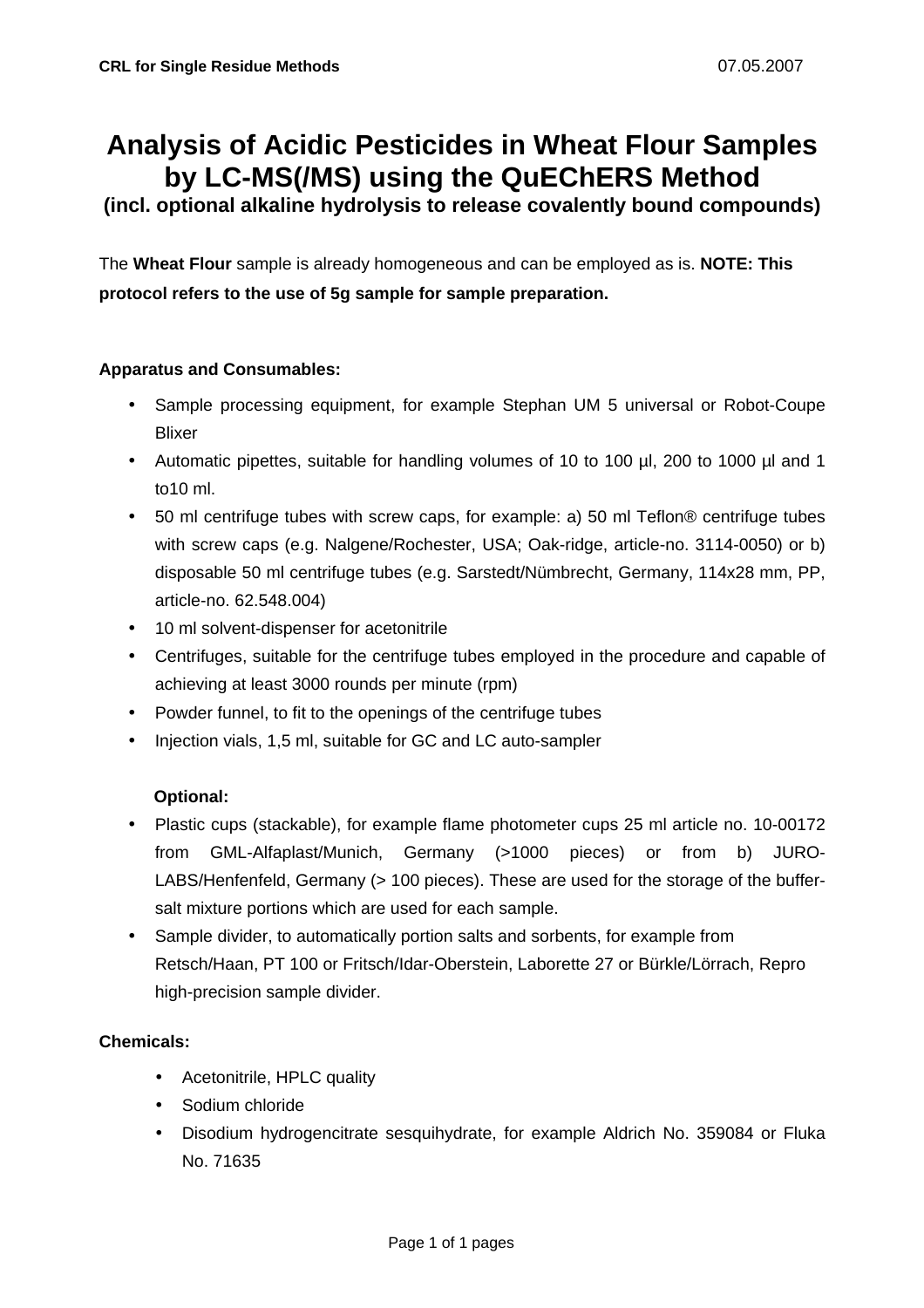- Trisodium citrate dehydrate, for example Sigma No. S4641 or Riedel-de Haën No. 32320
- Magnesium sulphate, anhydrous, grit, for example Fluka No. 63135, NOTE: Phthalates can be removed in a muffle furnace by heating to 550  $\mathbb{C}$  (e.g. overnight)
- Sodium hydroxide,  $c = 5$  mol/l (5N): 2 g sodium hydroxide are dissolved in some ml of water; and filled to 10 ml.
- Sulfuric acid,  $c = 2.5$  mol/l  $(5 \text{ N})$ , **Carefully** dilute 13.9 mL concentrated  $H_2SO_4$  in 100 mL water
- Water (deionized)
- **ISTD-Solutions for Test samples:** Containing 10µg/mL one or more of the following compounds
	- (2,4,6-Trimethyl-Phenoxy)-acetic acid (e.g. Sigma Aldrich S236055)
	- (4-chloro-3,5-dimethyl-phenoxy)-acetic acid (e.g. Sigma Aldrich S236071)
	- (3-chloro-4-methyl-phenoxy)-acetic acid (e.g. Sigma Aldrich R539236)

- N,N′-bis(4-Nitrophenyl)urea (Nicarbazin) (e.g. Dr. Ehrenstorfer C15508000), due to limited solubility prepare stock solution at 20 µg/mL in acetonitril, dimethylformamid addition increases solubility

• **ISTD-Solutions for Calibration Standards:** Containing 1µg/mL one or more of the following compounds Prepare a 1:10 dilution of the abovementioned solution.

**Note:** In this protocol, the ISTD-mixture is added after the neutralization step. It could be also added before, for example in cases when alkaline hydrolysis step is assisted by a mixer to break up sample participles and allow a better interaction with the matrix. However, in this case Nicarbazin should not be used as ISTD since it may experience losses during alkaline hydrolysis.

# **SAMPLE PREPARATION**

#### **1) WEIGHING:**

Weigh 5 g of the wheat flour sample in the 50 mL centrifuge vial

**Note:** The sample amount can be changed. In this case, however, all solvent and salt additions should be also scaled accordingly.

#### **2) PREPARATION OF SALT-MIXTURES FOR PARTITIONING**

A sufficient number of small containers (e.g. stackable plastic vessels) are loaded with

#### **4 g** ± **0,2 g magnesium sulphate anhydrous,**

- **1 g** ± **0,05 g sodium chloride,**
- **1 g** ± **0,05 g trisodium citrate dihydrate and**
- **0,5 g** ± **0,03 g disodium citrate sesquihydrate**.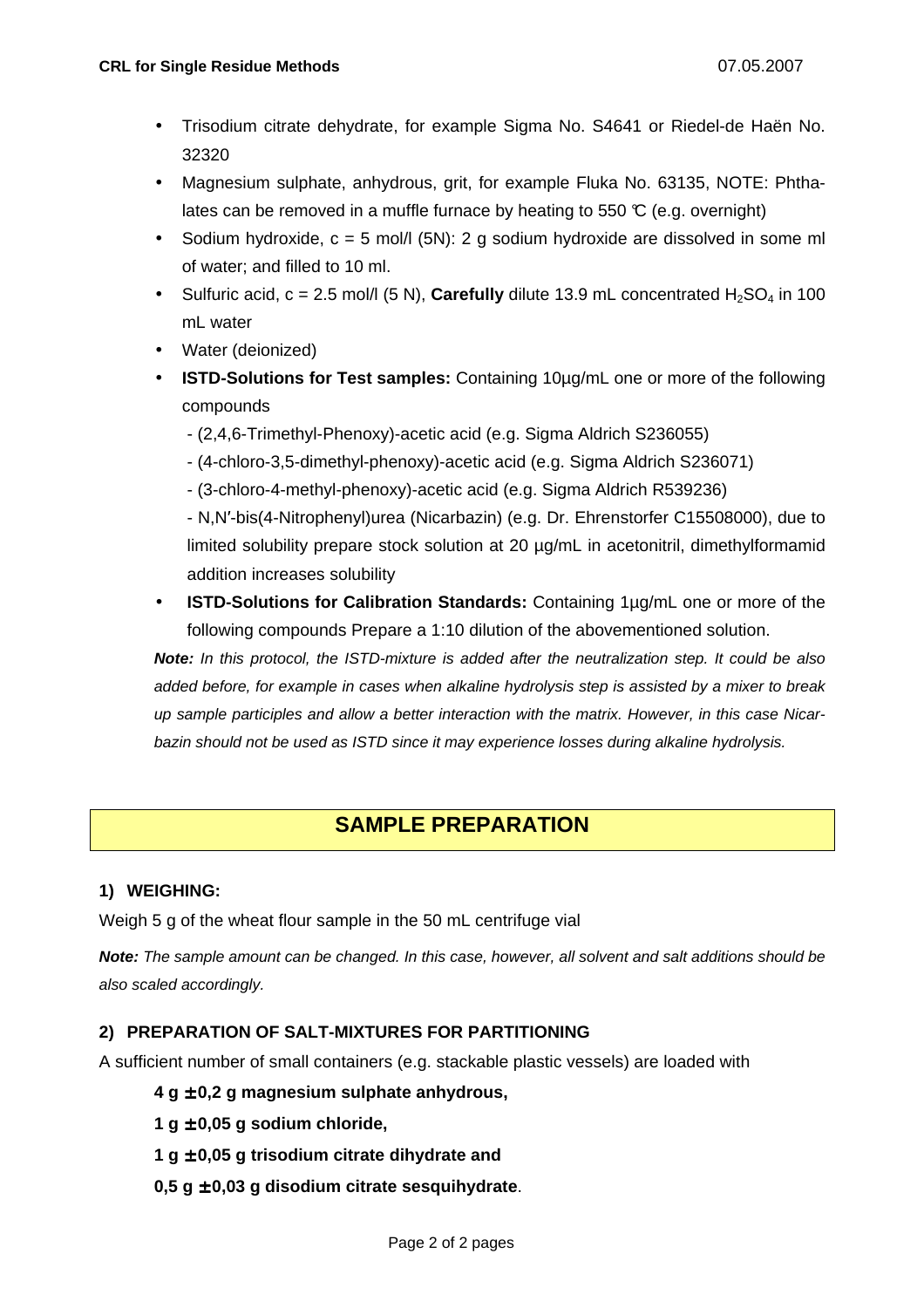**Note:** The use of a sample divider, as shown above under Apparatus and Consumables, can considerably facilitate this task. The complete mixture is also commercially available (e.g. from Supelco Cat No.: 55227-U)

#### **3) WATER-ADDITION:**

Add **10 mL of water**

#### **4) ALKALINE HYDROLYSIS STEP (OPTIONAL)**

**Note:** This step is performed to break-up any covalent bonds between acidic pesticides and matrixcomponents.

**- Add 300µl of a 5N NaOH solution** (this brings pH to a value of ca. 12).

**- Tightly close the tube and shake vigorously for 1 min.** (by hand or with a powerful mechanic shaker)**.** 

**- Let the mixture stand for 30 min occasionally shaking it (e.g. every 10 min.)** 

#### **5) NEUTRALIZATION STEP (OPTIONAL)**

#### **Add 300µl of a 5N H2SO4 solution**

#### **6) Acetonitrile- and ISTD-Addition:**

Add **10 ml of acetonitrile** (e.g. using a solvent dispenser) followed by 100µL of the ISTDsolution to the sample

#### **7) FIRST EXTRACTION:**

Tightly close the centrifuge vial and **shake vigorously for 1 min. (by hand or with a powerful mechanic shaker)** 

#### **8) SALT-ADDITION:**

Add the prepared salt-mixture (see 2)).

**Note:** When running series of samples, a short shaking of each sample immediately after salt-addition helps to avoid the formation of big salt-conglomerates. Should these still be formed, continue normally with the procedure.

#### **9) SECOND EXTRACTION (AND PARTITIONING):**

Tightly close the centrifuge vial and **shake vigorously for 1 min. (by hand or with a powerful mechanic shaker).**

#### **10) CENTRIFUGATION:**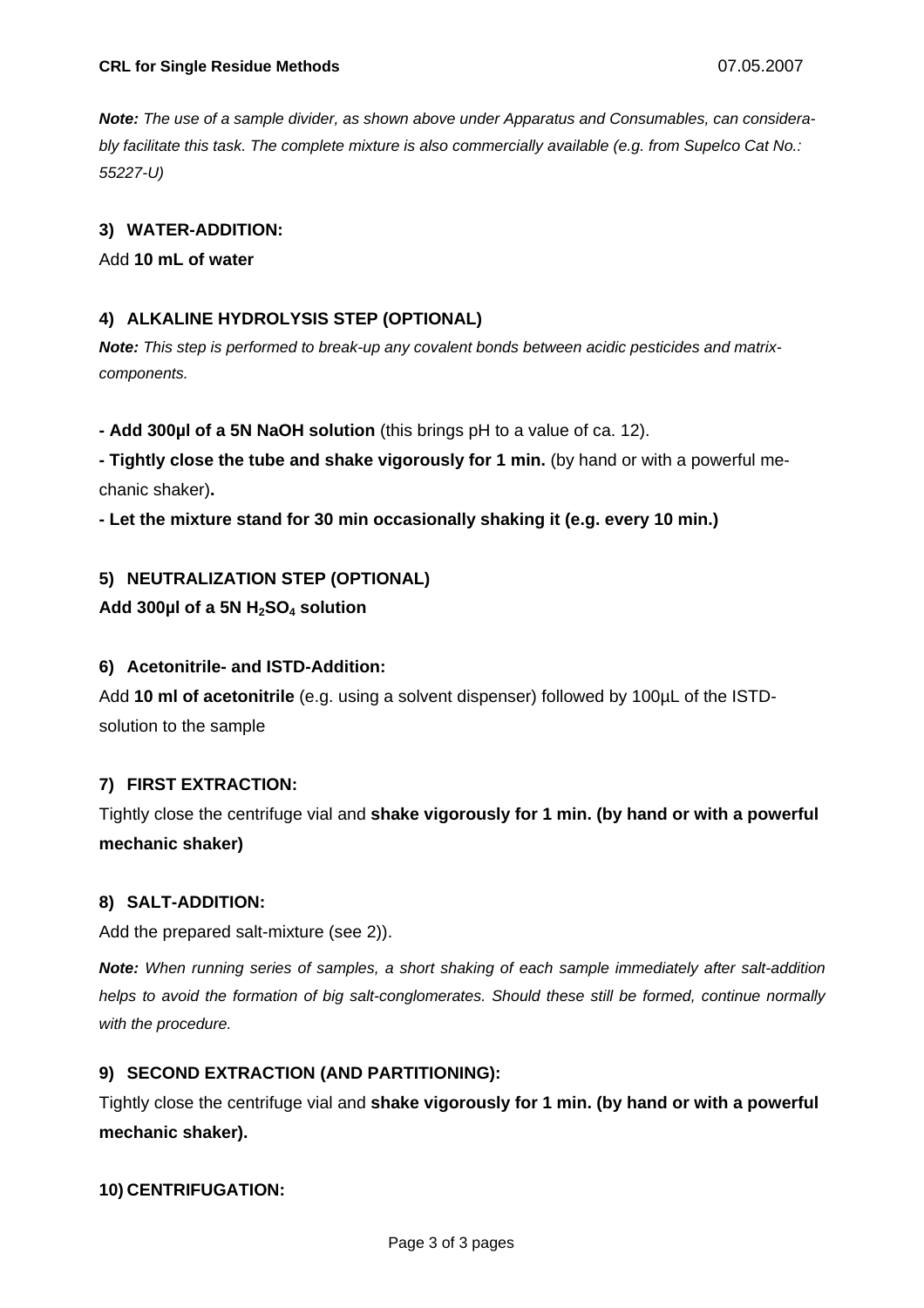Centrifuge **for 5 min.** (at 3000 g).

#### **11) CLEANUP BY FREEZING (Optional):**

**7 mL of the Extract are transferred into a PP-Centrifuge vial and placed in a freezer for at least 2 hours (e.g. over night),** this procedure removes most of the co-extracted fat as well as other components with limited solubility in acetonitrile.

#### **12) EXTRACT-TRANSFER:**

**1 mL** of each extract is transferred into an HPLC-autosampler-vial to be used for LC-MS/MS

**Note:** An equalization of the volume of the test sample extract with that of the calibration solutions may be necessary to equalize matrix induced effects

## **PREPARATION OF MATRIX-MATCHED CALIBARTION STANDARDS**

# **13) PREPARATION OF CALIBRATION STANDARDS AND VOLUME ADJUSTMENT FOR THE EXTRACTS OF THE RECOVERY AND SAMPLES**

Take a 5 g **blank matrix** portion and **proceed sample preparation (1-11) exactly the same way as described for the test sample**. However, **DO NOT ADD ISTD**. Instead of ISTD add acetonitrile of the same volume (here 100µL).

**- Transfer sufficient 1 mL aliquots** of the blank extract to HPLC-autosampler vials.

**- Add exactly 1/10th of the ISTD portion added to the test samples** in each of them (It is adviceable to add the same volume of the 10-fold diluted ISTD solution added to the test samples).

**- Add pesticide standard solutions** as required to prepare a calibration curve covering the appropriate concentration range (Example: 1µg would correspond to 1 mg/kg in the sample).

**- Equalize the total volumes** of the test sample extracts and calibration solutions.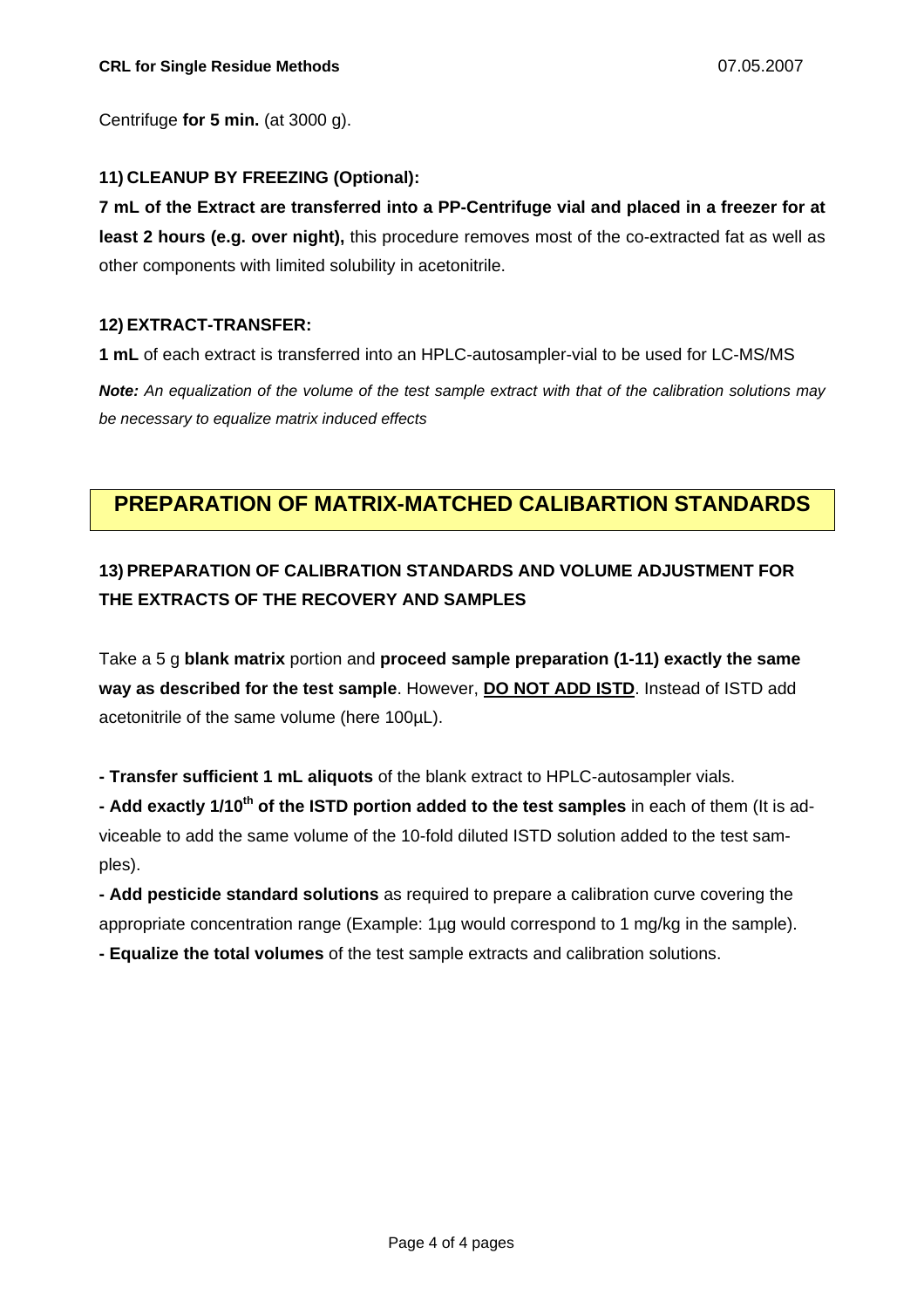## **Measurement**

#### **LC-MS/MS MEASUREMENT CONDITIONS**

Any suitable LC and MS/MS conditions may be used. Below you will find some MS/MS parameters that you may use.

### **Proposed LC-MS/MS conditions:**

| Column             | Zorbax XDB C18, length 150 mm, inner diameter 2,1 mm, particle size<br>$3,5 \mu m$ |
|--------------------|------------------------------------------------------------------------------------|
| Mobile phase A2    | Acetic acid solution in water, $\rho = 0.1$ ml glacial acetic acid /               |
| Mobile phase B2    | Acetic acid solution in acetonitrile, $\rho = 0.1$ ml glacial acetic acid /        |
| Column temperature | 40 °C                                                                              |
| Injection volume   | $5 \mu$                                                                            |

| <b>Time</b><br>min | <b>Flow rate</b><br>µl/min | Mobile phase A <sub>2</sub><br>% | Mobile phase B <sub>2</sub><br>% |
|--------------------|----------------------------|----------------------------------|----------------------------------|
| 0                  | 300                        | 80                               | 20                               |
| 20                 | 300                        |                                  | 100                              |
| 22                 | 300                        |                                  | 100                              |
| 22,1               | 300                        | 80                               | 20                               |
| 30                 | 300                        | 80                               | 20                               |

#### **Table 1 — Flow rate and elution gradient:**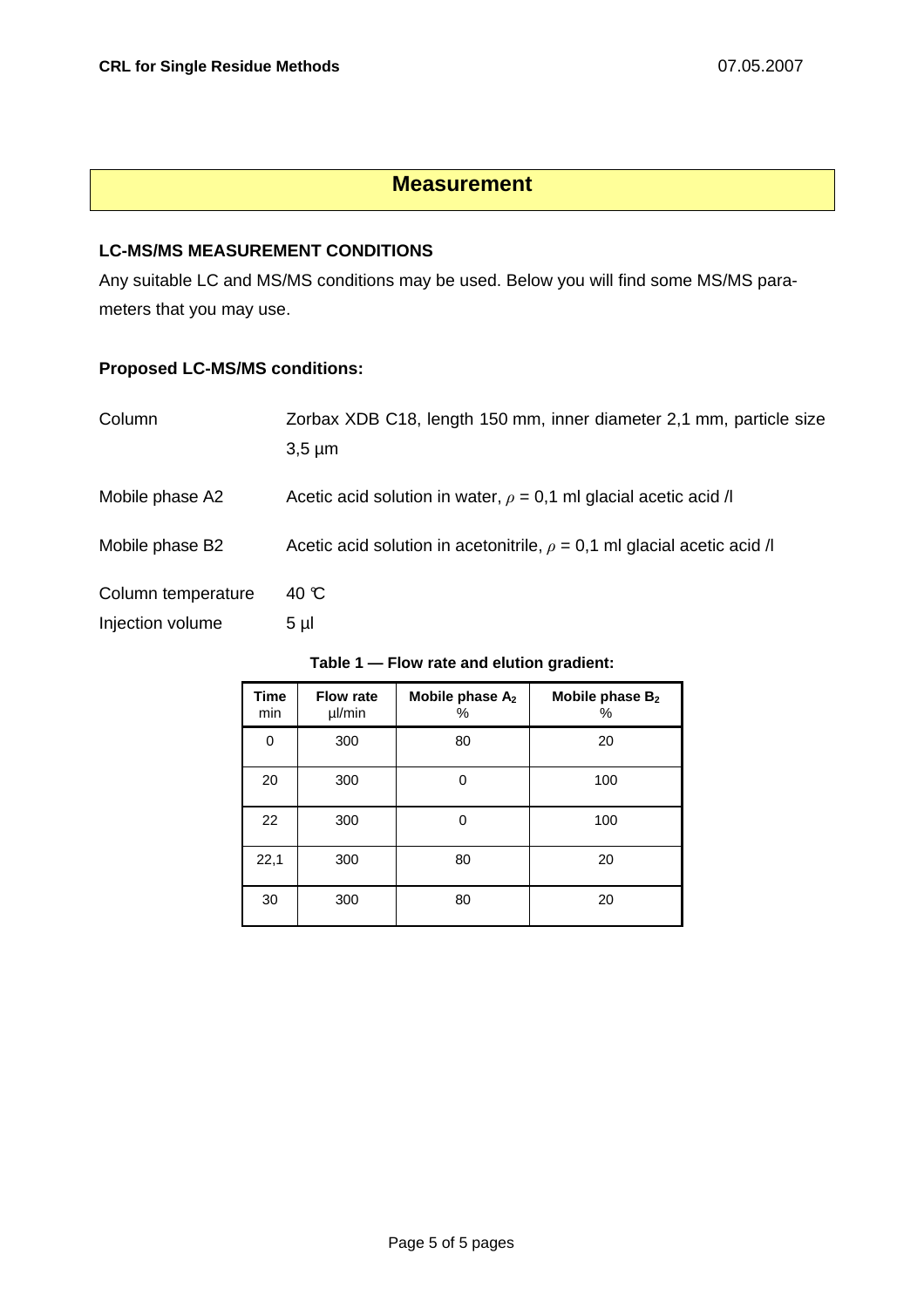Table 1: List of some acidic compounds and MRM parameters in ESI neg. mode (DP= Declustering Potential [V], and CE=Collision Energy [V], valid for Applied Biosystems API-3000 instrument)

|                |                                                  | <b>1st Transition</b> |                |           |           | <b>2nd Transition</b> |                |           |           |
|----------------|--------------------------------------------------|-----------------------|----------------|-----------|-----------|-----------------------|----------------|-----------|-----------|
| Nr.            | Pesticide                                        | Q <sub>1</sub>        | Q <sub>3</sub> | <b>DP</b> | <b>CE</b> | Q <sub>1</sub>        | Q <sub>3</sub> | <b>DP</b> | <b>CE</b> |
| 1              | $2,4,5 - T$                                      | 253                   | 195            | $-46$     | $-18$     | 253                   | 159            | $-46$     | $-38$     |
| $\overline{2}$ | $2,4-D$                                          | 219                   | 161            | -36       | $-16$     | 219                   | 125            | $-36$     | $-36$     |
| $\overline{3}$ | $2,4-DB$                                         | 247                   | 161            | $-36$     | $-16$     | 247                   | 125            | $-36$     | $-36$     |
| 4              | 4-CPA                                            | 185                   | 127            | $-56$     | $-20$     | 187                   | 129            | $-51$     | $-18$     |
| $\overline{5}$ | Bentazon                                         | 239                   | 132            | $-56$     | $-38$     | 239                   | 197            | $-56$     | $-30$     |
| $\overline{6}$ | Bromoxynil                                       | 274                   | 79             | $-41$     | $-42$     | 276                   | 81             | $-41$     | $-42$     |
| 7              | Dicamba                                          | 219                   | 175            | $-31$     | -8        | 221                   | 177            | $-31$     | $-10$     |
| $\overline{8}$ | Dichlorprop                                      | 233                   | 161            | $-41$     | $-16$     | 233                   | 125            | $-41$     | $-40$     |
| $\overline{9}$ | Fenoprop                                         | 267                   | 195            | $-36$     | $-16$     | 267                   | 159            | $-36$     | $-40$     |
| 10             | Fenoxaprop-P                                     | 332                   | 260            | $-41$     | $-18$     | 332                   | 152            | $-41$     | $-30$     |
| 11             | Fluroxypyr                                       | 253                   | 195            | $-26$     | $-18$     | 253                   | 233            | $-26$     | $-10$     |
| 12             | Imazethapyr                                      | 288                   | 244            | $-46$     | $-20$     | 288                   | 201            | $-46$     | $-32$     |
| 13             | loxynil                                          | 370                   | 127            | $-46$     | $-46$     | 370                   | 215            | $-46$     | $-42$     |
| 14             | <b>MCPA</b>                                      | 199                   | 141            | $-21$     | $-20$     | 201                   | 143            | $-21$     | $-20$     |
| 15             | <b>MCPB</b>                                      | 227                   | 141            | $-26$     | $-10$     | 229                   | 143            | $-26$     | $-10$     |
| 16             | Mecoprop                                         | 213                   | 141            | $-46$     | $-22$     | 213                   | 105            | $-46$     | -44       |
| 17             | Naphthyloxyacetic acid                           | 201                   | 143            | $-61$     | $-20$     | 201                   | 115            | $-61$     | $-54$     |
| 18             | Picloram                                         | 239                   | 195            | $-31$     | $-16$     | 241                   | 197            | $-31$     | $-16$     |
| 19             | Triclopyr                                        | 254                   | 196            | $-56$     | $-14$     | 256                   | 198            | $-56$     | $-16$     |
|                | ISTD (4-chloro-3,5-dimethyl-phenoxy)-acetic acid | 213                   | 155            | $-45$     | $-20$     | 213                   | 169            | $-45$     | $-14$     |
|                | ISTD(2,4,6-Trimethyl-Phenoxy)-acetic acid        | 193                   | 135            | $-55$     | $-22$     | 193                   | 149            | $-55$     | $-14$     |
|                | ISTD(3-chloro-4-methyl-phenoxy)-acetic acid      | 199                   | 141            | $-45$     | $-18$     | 199                   | 155            | $-45$     | $-14$     |
|                | ISTDN, N'-bis (4-Nitrophenyl) urea (Nicarbazin)  | 301                   | 137            | $-31$     | $-20$     | 301                   | 137            | $-31$     | $-20$     |